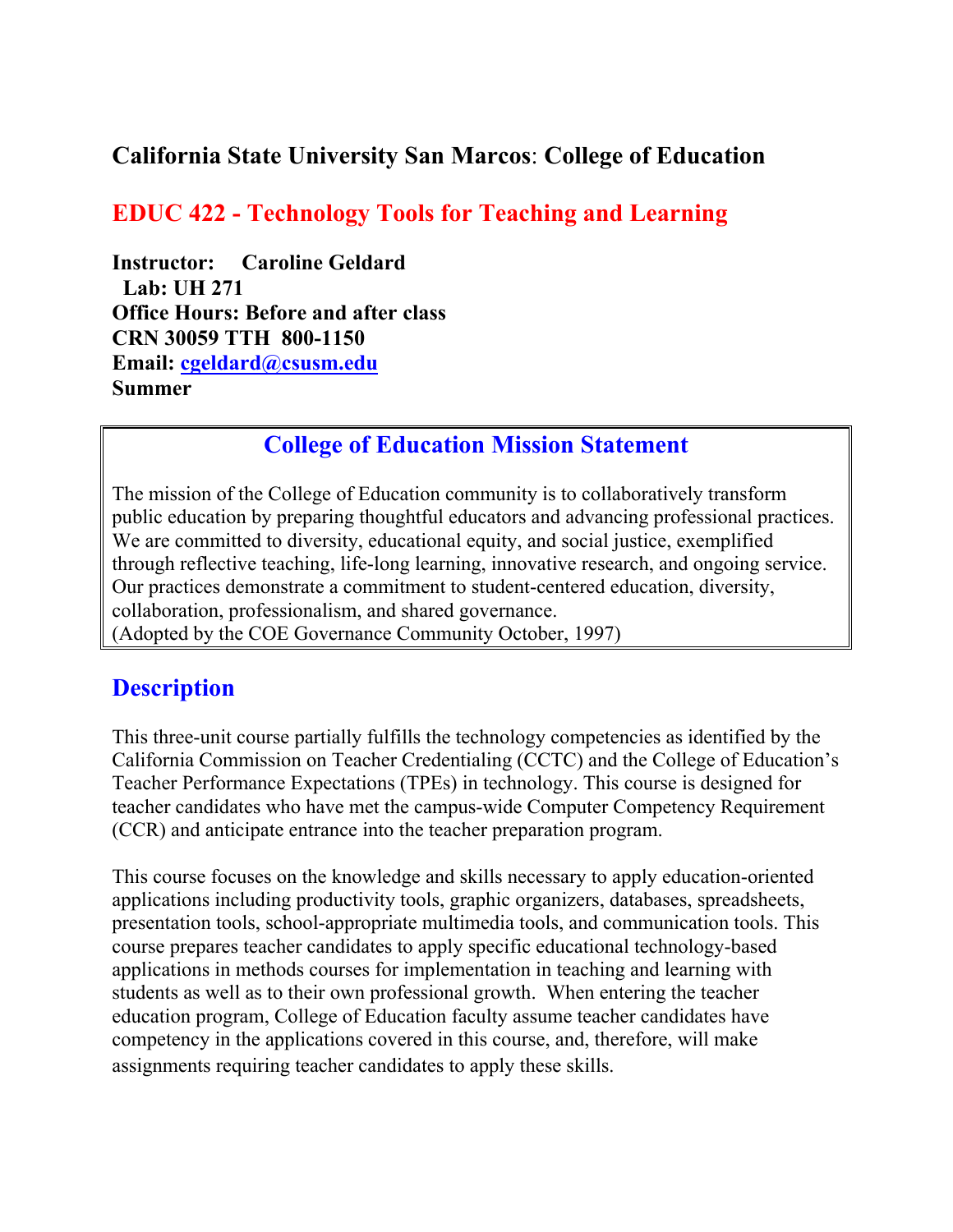## **Teacher Performance Expectation (TPE) Competencies**

This course is designed to help teachers seeking the Multiple and Single Subjects Credential to develop the skills, knowledge, and attitudes necessary to assist schools and districts in implementing an effective program for all students. The successful candidate will be able to merge theory and practice in order to realize a comprehensive and extensive educational program for all students. The following TPEs are addressed in this course:

Primary Emphasis TPE 14 CSUSM Educational Technology (Based on ISTE NETS: see below)

Secondary Emphasis:

- TPE 4 Making Content Accessible
- TPE 5 Student Engagement
- TPE 6 Developmentally Appropriate Teaching Practices
- TPE 7 Teaching English Language Learners
- TPE 12 Professional, legal and ethical

TPE 13 - Professional Growth

## **National Educational Technology Standards for Teachers (NETS-T)**

Teaching Performance Expectation (TPE 14) is based on ISTE NETS (See www.iste.org) for detailed information). This course focuses on ISTE NETS I, V, and VI:

#### I. TECHNOLOGY OPERATIONS AND CONCEPTS.

Teachers demonstrate a sound understanding of technology operations and concepts. Teachers:

- A. Demonstrate introductory knowledge, skills, and understanding of concepts related to technology (as described in the ISTE National Education Technology Standards for Students).
- B. Demonstrate continual growth in technology knowledge and skills to stay abreast of current and emerging technologies.

#### V. PRODUCTIVITY AND PROFESSIONAL PRACTICE.

Teachers use technology to enhance their productivity and professional practice. Teachers:

- A. Use technology resources to engage in ongoing professional development and lifelong learning.
- B. Continually evaluate and reflect on professional practice to make informed decisions regarding the use of technology in support of student learning.
- C. Apply technology to increase productivity.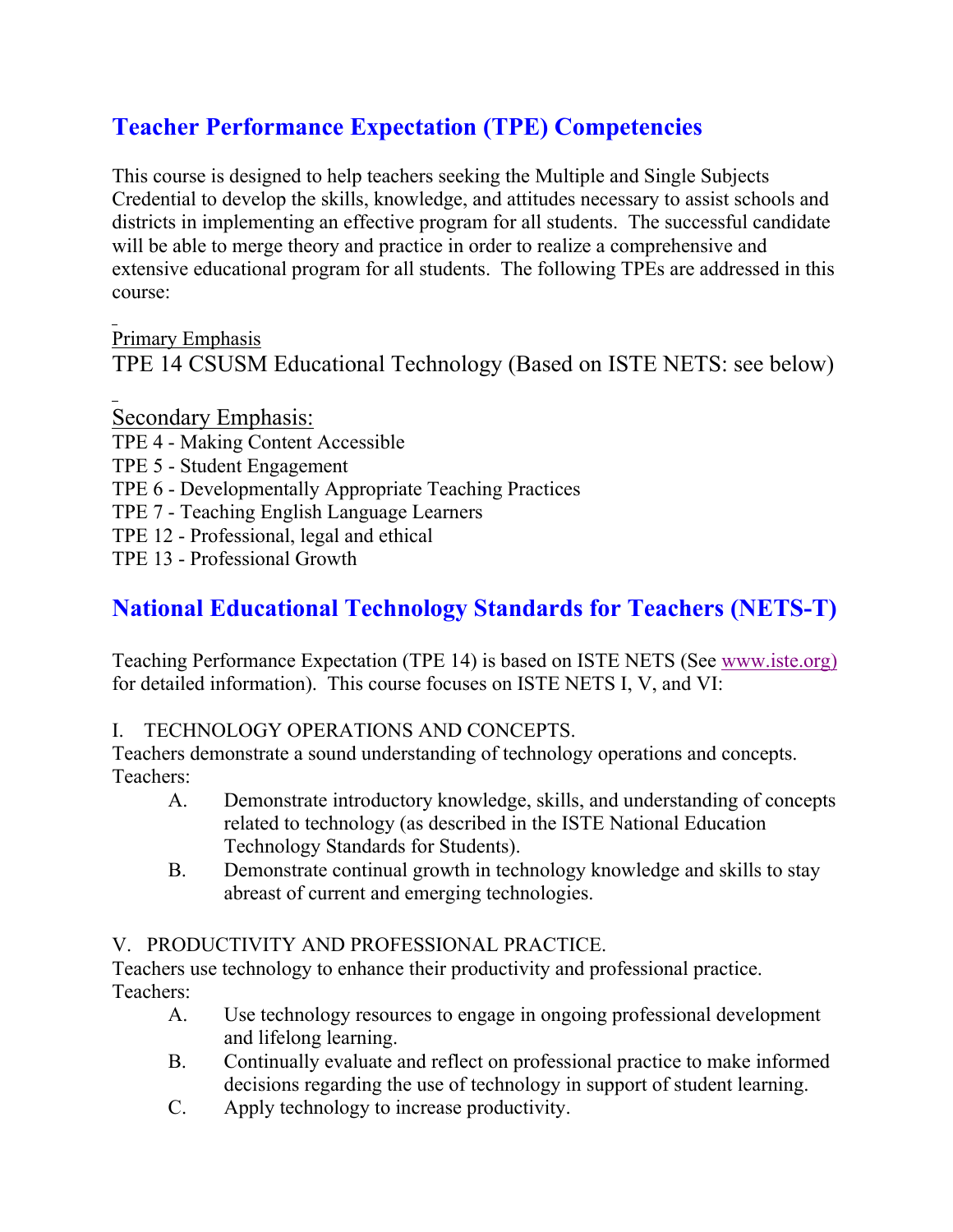D. Use technology to communicate and collaborate with peers, parents, and the larger community in order to nurture student learning.

#### VI. SOCIAL, ETHICAL, LEGAL, AND HUMAN ISSUES.

Teachers understand the social, ethical, legal, and human issues surrounding the use of technology in PK-12 schools and apply those principles in practice. Teachers:

- A. Model and teach legal and ethical practice related to technology use.
- B. Apply technology resources to enable and empower learners with diverse backgrounds, characteristics, and abilities.
- C. Identify and use technology resources that affirm diversity.
- D. Promote safe and healthy use of technology resources.
- E. Facilitate equitable access to technology resources for all students.

## **Course Objectives**

Teacher candidates will demonstrate competency in:

- A. Meeting the ISTE standards I, V, and VI outlined above;
- B. Using a set of educational technology tools that are applied in teaching and learning within the credential program and used in public school settings; and
- C. Setting up an electronic portfolio for completion in the CSUSM teachercredentialing program.

# **Prerequisites**

The prerequisite for this course is completion of the campus-wide computer competency requirement. This can be fulfilled by successful completion of one of the following:

- Taking the CSUSM CCR assessment or equivalent course OR
- Completion of an approved computer literacy course at the community college level.

# **Required Supplies**

NOTE: It is not necessary to purchase the educational software, as much of the specific software titles are available on the Web in demo-version and/or available on campus.

- A. ISTE Student Membership: (ww.iste.org) (\$54.00). **Must** be purchased first week of class.
- B. Task Stream Registration: http://www.taskstream.com (\$20 \$65) Register by 2<sup>nd</sup> week.
- B. At least one CD-R or CD-RW (1x-8x speed): Due Week 2
- C. One Video tape and batteries for video project per group: Due Week 2
- D. USB key-drive (128MB or more with extension cable): Due Week 1
- E. Use of campus email account and WebCT for course communication (provided free)
- F. Print Card: Purchase on Campus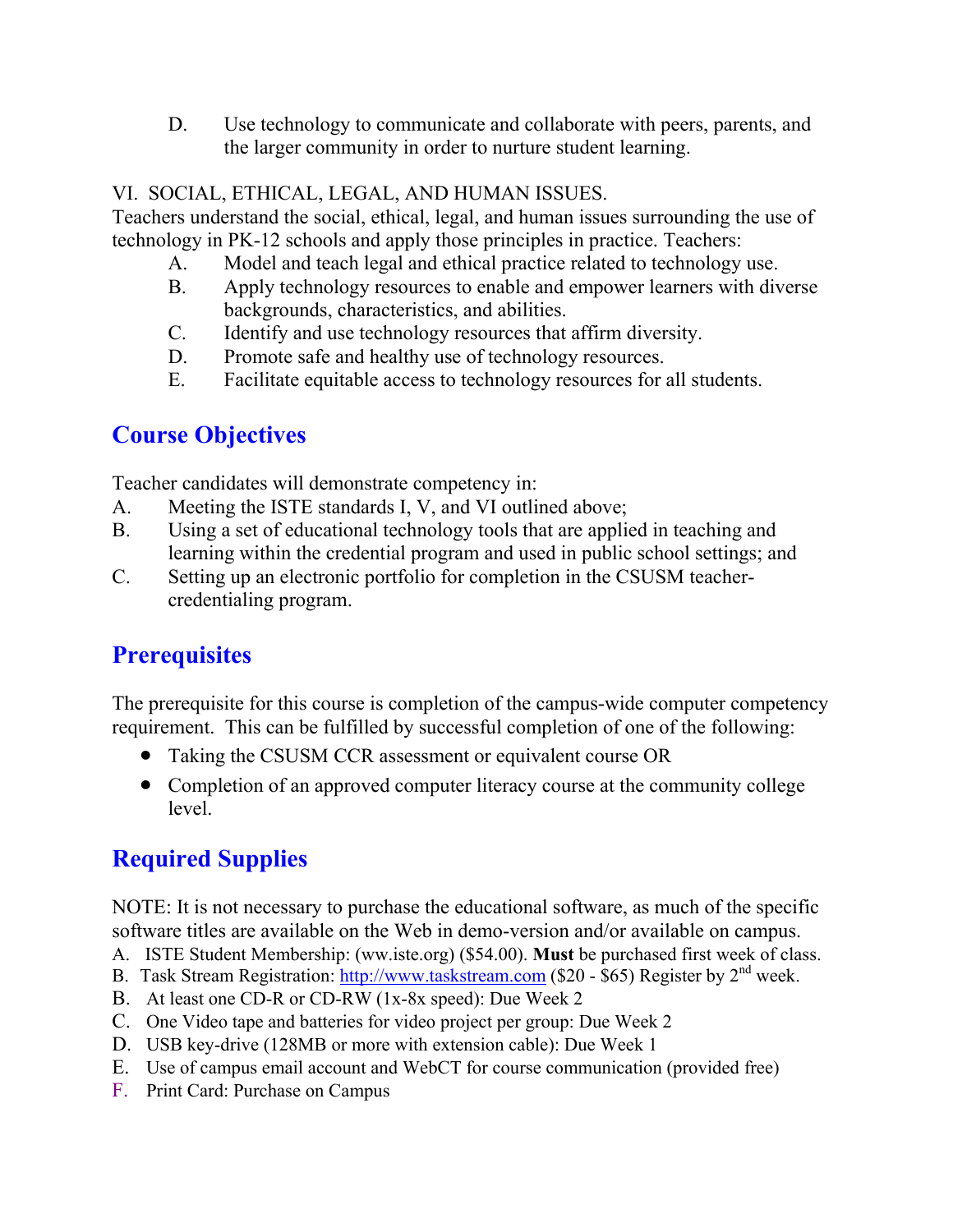G. Optional: Computer Headphones and microphone for video project (recommended).

In order to successfully complete this course, **all assignments** must be completed at an acceptable level noted on assignment directions and rubrics. In addition to the assignments described below, performance assessment on the teacher candidate's ability to perform tasks using the software will be assessed. Because the content of this course contributes to passage of multiple TPEs, successful completion is imperative. Failure to successfully complete this course will prohibit a teacher candidate from continuing in the program beyond the first semester. The percentage of weight of each assignment is noted next to the description of the topic. Late assignments or assignments missing required elements receive reduced points.

## **COE Attendance Policy**

*Due to the dynamic and interactive nature of courses in the College of Education, all students are expected to attend all classes and participate actively. At a minimum, students must attend more than 80% of class time, or s/he may not receive a passing grade for the course at the discretion of the instructor. Individual instructors may adopt more stringent attendance requirements. Should the student have extenuating circumstances, s/he should contact the instructor as soon as possible.*

A good student is one who adheres to standards of dependability and promptness. If more than two class sessions are missed or there is tardiness (or leave early) for more than three sessions, the teacher candidate cannot receive an A. If more than three class sessions are missed the grade earned cannot exceed a C. Late assignments will be penalized by a 5% deduction in points for each weekday late. After two weeks, late assignments receive no credit. If extraordinary circumstances occur, please make an appointment with the instructor. Remember that communication is the key to success.

In addition to attending course sessions, each student will be required to complete lab assignments each week. Some of these assignments require students use campus resources. All students must plan times they can work in labs on campus at least once per week. Students are required to check campus resources and availability of labs. Mac computers are available in ACD 202, UH 271, UH 360 and Kellogg Library  $(2^{nd}$  floor) in addition to other locations. Students are required to use campus issued-email accounts and check email and WebCT at least two times per week to communicate with instructor and peers.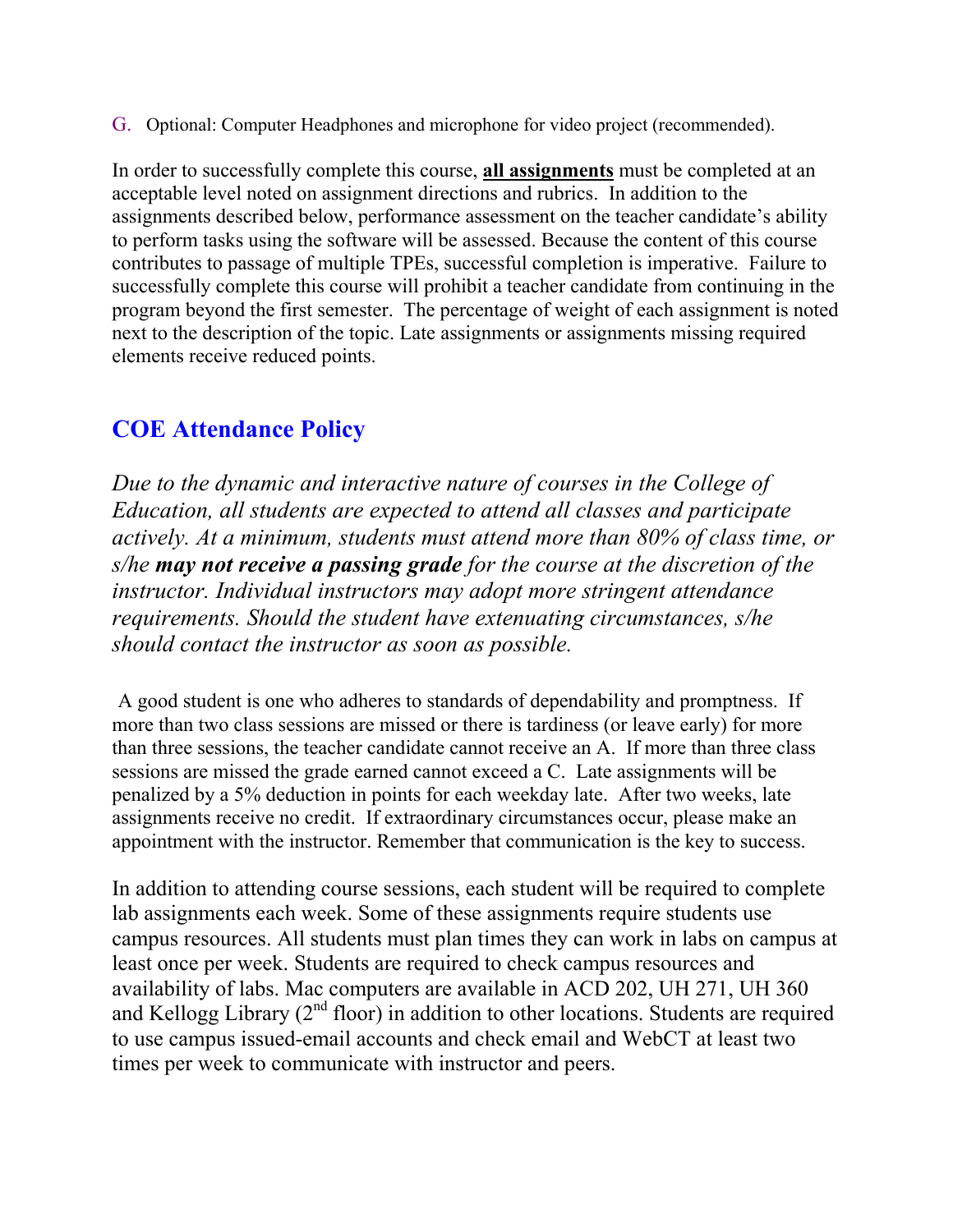## **Plagiarism and Cheating**

Please be sure to read and understand the university policy on plagiarism and cheating, as it will be strictly enforced. Academic dishonestly will not be tolerated and will result in a failing grade for this course and will be reported to the University.

### **Authorization to Teach English Language Learners**

The CSUSM credential program has been specifically designed to prepare teachers for the diversity of languages often encountered in California public school classrooms. The authorization to teach English learners is met through the infusion of content and experiences within the credential program as well as additional coursework. Students successfully completing this program receive a credential with authorization to teach English learners. (Approved by CCTC in SB2042 Program Standards, August 2002)

#### **Disabled Student Services**

Students with disabilities who require academic accommodations must be approved for services by providing appropriate and recent documentation to the Office of Disabled Student Services (DSS). This office is located in Craven Hall 5205 and can be contacted by phone at (760)750-4905, or TDD (760)750-4909. Students authorized by DSS to receive accommodations should meet with the instructor during office hours or by appointment.

| Assignment   | <b>Description</b>                                              | Percent          |
|--------------|-----------------------------------------------------------------|------------------|
|              |                                                                 | 0Ť               |
|              |                                                                 | Grade            |
| Intro Letter | The purpose of this assignment is for students to introduce     | 2                |
|              | themselves and demonstrate the ability to use a word processor  |                  |
|              | including a variety of formatting and to scan a picture.        |                  |
| Backflip     | This web-based resource/tool allows the user to organize and    | $\left( \right)$ |
|              | manage online resources for projects and courses. This tool     |                  |
|              | will allow teacher candidates to continue to organize and share |                  |
|              | resources throughout their program experiences.                 |                  |
| Internet     | This assignment provides an opportunity for students to         |                  |
|              | explore educational web sites and resources and complete tasks  |                  |
|              | offering investigations with available resources and            |                  |
|              | information. Students will complete a word processing           |                  |
|              | document with responses to activities.                          |                  |

| <b>EDUC 422 Course Assignments and Weight for Course Grades</b>     |
|---------------------------------------------------------------------|
| Note: All assignments must be submitted to receive a passing grade. |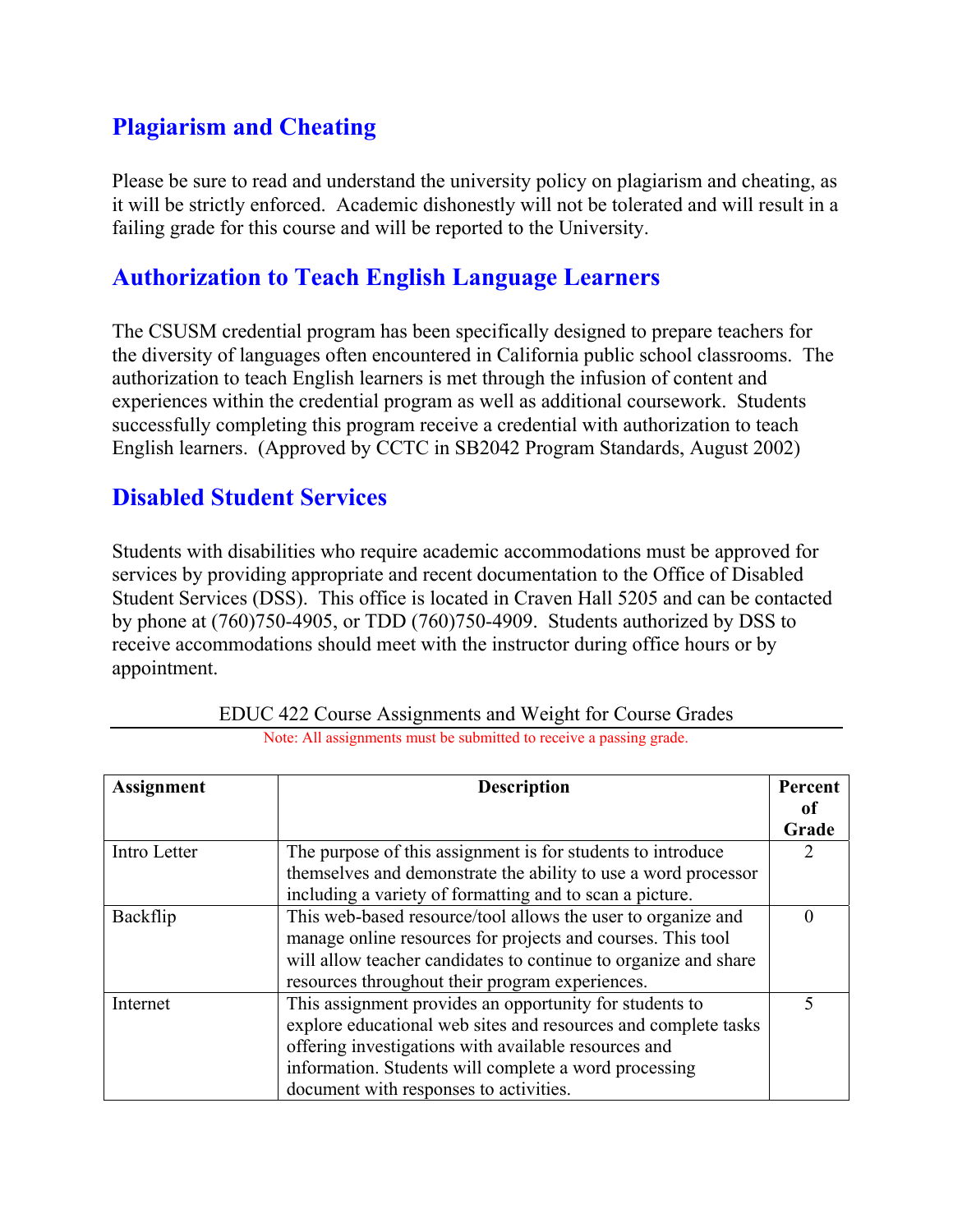| Inspiration      | This project involves the use of concept-mapping software for    | 5  |
|------------------|------------------------------------------------------------------|----|
|                  | brainstorming an educational topic using text and graphics.      |    |
|                  | The activity will provide an opportunity to consider this        |    |
|                  | application for support of writing with students in K-12         |    |
|                  | classrooms.                                                      |    |
| Filamentality    | This project uses a template/tool on the web to create an        | 5  |
|                  | activity for students to explore concepts related to standards   |    |
|                  | and specific curriculum topics. These projects are explained     |    |
|                  | and linked on a web page uploaded to a remote server for         |    |
|                  | sharing with other educators.                                    |    |
| Copyright        | The purpose of this assignment is to become familiar with fair   | 5  |
|                  | use and copyright laws, and use of appropriate APA format        |    |
|                  | and citations. Students will share their learning after becoming |    |
|                  | knowledgeable about various issues related to ISTE NETS for      |    |
|                  | Teachers, Standard VI.                                           |    |
| Journal          | Students reflect on course readings and activities from the      | 15 |
|                  | ISTE website that supports topics related to the ISTE            |    |
|                  | standards. Entries are made to the journal weekly. The journal   |    |
|                  | is submitted at midterm and near the end of the course for       |    |
|                  | credit.                                                          |    |
| Spreadsheet      | This activity provides an opportunity for students to use a      | 5  |
|                  | spreadsheet in a variety of ways to organize and present         |    |
|                  | information. Various tasks provide an opportunity for teacher    |    |
|                  | candidates to reflect on educational appropriate uses of a       |    |
|                  | spreadsheet tool and differentiate between various tools for     |    |
|                  | organizing information.                                          |    |
| Newsletter       |                                                                  | 5  |
|                  | Create an appealing, newsworthy, and interesting newsletter      |    |
|                  | for parents with information about your classroom. Use of        |    |
|                  | graphics, content and layout will be considered and assessed.    |    |
|                  | Teacher candidates will use a rubric to provide feedback to      |    |
|                  | classmates during a class meeting.                               |    |
| PowerPoint       | Students will create a four slide project using special features | 5  |
|                  | of the program and content related to a topic from the CA        |    |
|                  | content standards. Articles from ISTE Learning and Leading       |    |
|                  | with Technology will guide the content of the project. This      |    |
|                  | assignment provides students with an opportunity to use skills   |    |
|                  | in researching, referencing and presentation to learn and share  |    |
|                  | a topic related to educational technology issues.                |    |
| <b>IMovie</b>    | Be able to use iMovie as a presentation tool.                    | 10 |
| Software Project | This project involves working in groups of 3 or 4 to produce a   | 10 |
|                  | presentation focusing on educational software. The purpose of    |    |
|                  | the project is to demonstrate understanding of the software in   |    |
|                  | terms of student academic content standards and principles of    |    |
|                  | educational technology using a presentation tool such as         |    |
|                  | PowerPoint.                                                      |    |
| Database         | Students will use a database tool to input and organize          | 5  |